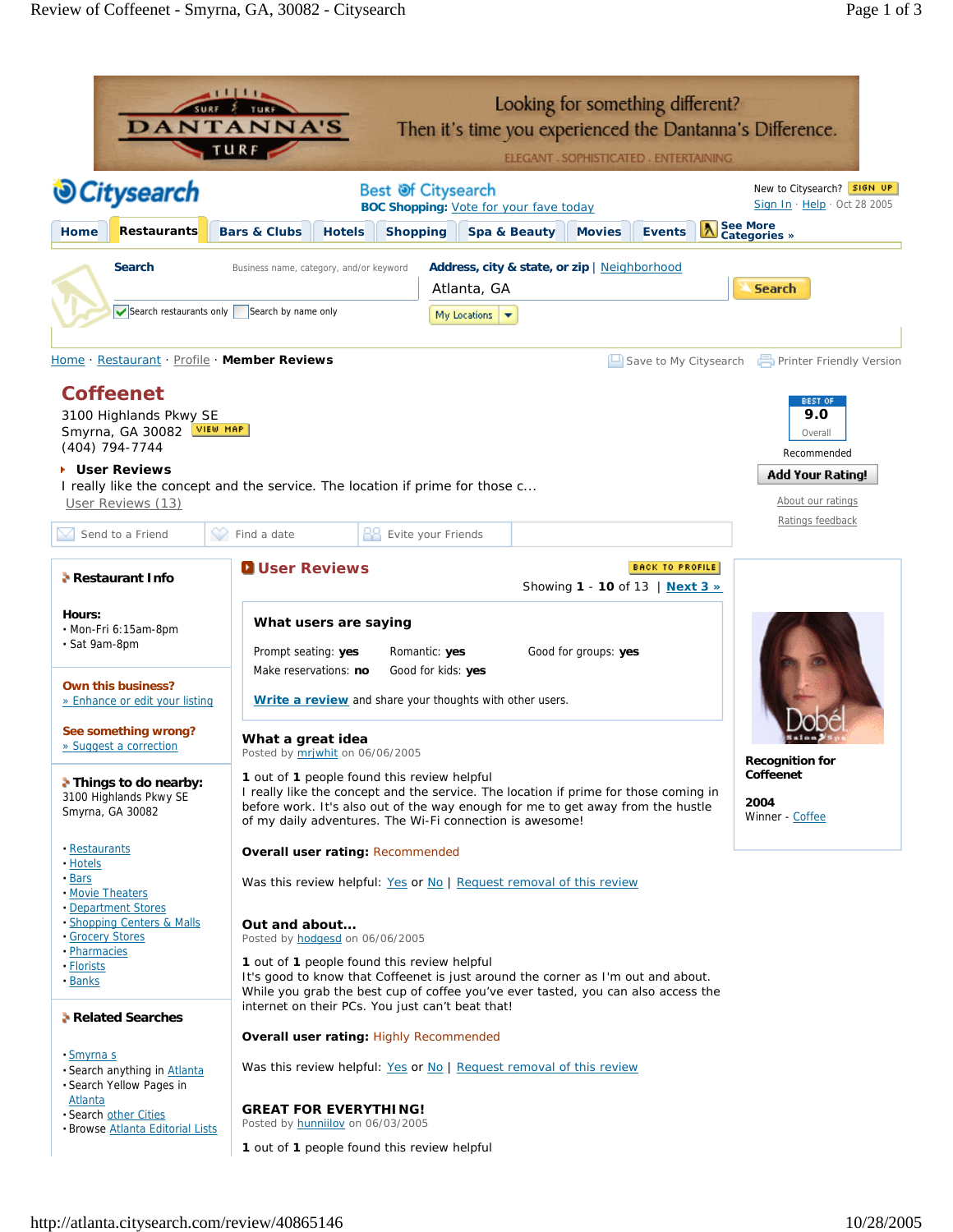I visit CoffeeNet on a regular basis. The facility is always neat and clean and the staff is always friendly! They have great food and desserts and even BETTER coffee!

#### **Overall user rating:** Highly Recommended

Was this review helpful: Yes or No | Request removal of this review

# **Love The Place**

Posted by teronl on 05/16/2005

*1 out of 1 people found this review helpful*  They make you feel like you're at home!

I recently organized a small gathering of friends for an afternoon of games and fun. The service was awesome, with a very friendly touch. We mingled up front with warm beverages and desserts for awhile. Then, we gathered in the meeting room for music and games. The whole place was very clean, relaxing, reasonable, and fun!

As a former resident of Atlanta, I visit the city a lot. When I'm in town, I always swing by CoffeeNet for at least a quick beverage.

**Pros:** Clean, Friendly, Reasonable **Overall user rating:** Highly Recommended

Was this review helpful: Yes or No | Request removal of this review

## **Great Place for Meetings!**

Posted by lukeythia on 05/07/2005

#### *9 out of 9 people found this review helpful*

I regularly crave a CoffeeNet vanilla bean latte - and I don't even usually drink coffee! I also love to follow up the latte with the mixed berry smoothie. Great location, right off of I-285 and has free internet access. Prices are also very reasonable.

My book club also recently met in the CoffeeNet's Meeting Room and it was great. I think it would be good for other groups meeting too and maybe smaller parties/gatherings.

## **Overall user rating:** Highly Recommended

Was this review helpful: Yes or No | Request removal of this review

## **Coffeenet**

Posted by melissafwill on 06/11/2004

#### *5 out of 5 people found this review helpful*

I live down the street from here, so this is one of my hangouts - I love the fruit smoothies (strawberry banana, with yogurt and whipped cream). Coffee-net is not tragically hip or particularly trendy, but comfortable. The staff is friendly and more than willing to spend a couple minutes chatting about the pastries or beverages as you decide what you want. It's a good place for a casual date or perhaps to finish up a date over a cup of coffee. It's also a good place to surf the net and check your email. I have had a drink or two there that I didn't particularly care for, but the manager is always eager to replace it with something I do like.

**Pros:** variety of drinks, red velvet cake, muffins **Overall user rating:** Highly Recommended

Was this review helpful: Yes or No | Request removal of this review

## **Not much to say....**  Posted by viningsrocks on 06/05/2004

*3 out of 11 people found this review helpful*  I am reading the reviews for this place and keep thinking.... Is this the same place I went too?!?!?! Upscale? Try seating from churchs chicken. Reasonable - this place is the same price as starbucks.... and no where as good. I think these